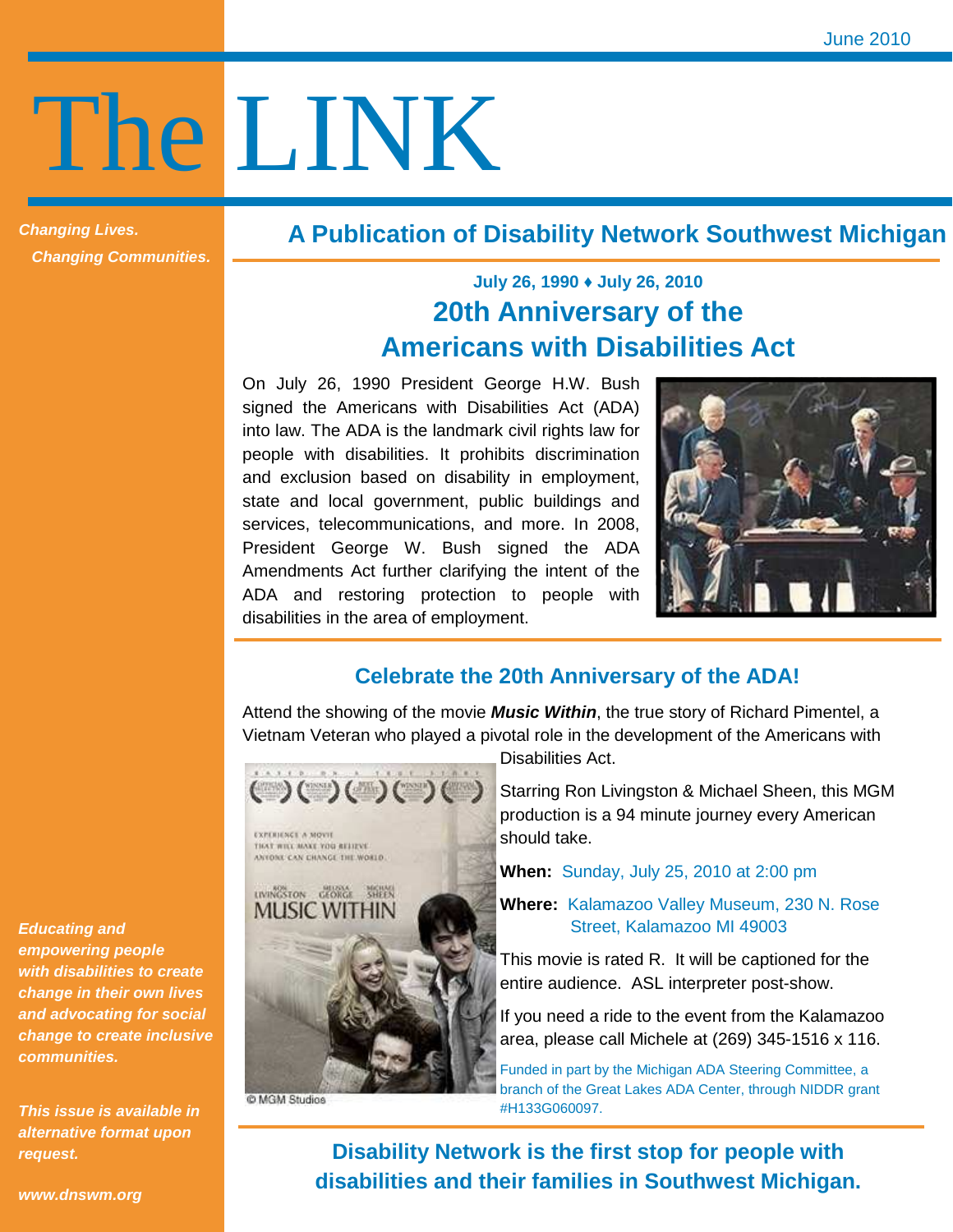# **Support Public Transit in St. Joseph & Van Buren Counties**

#### **Support Public Transit on August 3rd!**

We know how important public transit is to the entire community, and to people with disabilities in particular. State and Federal funding for public transit

has been shrinking – having local millages are often the only way public transit services can survive. Do your part to support public transit.



#### **Van Buren County**

Voters in Van Buren County will be asked to renew a .248 mil tax for the next four years. Over 65,000 trips were taken this past year in Van Buren County. More information, including a PowerPoint presentation can be found at: http://www.swmpc.org/pst.asp.

#### **St. Joseph County**

St. Joseph County voters in August will get a request to renew for four years a 0.33-mill property tax originally approved in 2007. The tax generates \$583,000, about 45 percent of the St. Joseph County Transportation Authority's \$1.3 million budget. The transportation agency provided 64,218 rides during its 2008-09 fiscal year.



Find the latest developmental disability headlines from around the country at www.disabilityscoop.com!

#### **SUPPORT AND ASSISTANCE SERVICES IN BRANCH AND CALHOUN COUNTIES**

Pam Dickinson has been hired as an Independent Living Specialist for **Branch and Calhoun Counties**. Pam is helping people with disabilities with goaloriented supports that can include finding disability

information, applying for disability-related benefits and services, finding appropriate funding for assistive devices, and more.

These services are new as a result of funding provided by the The Guido A. and Elizabeth H. Binda Foundation.

You can reach Pam at pdickinson@dnswm.org or (269) 968-2438.



#### **DISABILITY NETWORK STAFF GETS NOD FROM THE GOVERNOR**

Governor Jennifer Granholm has recently appointed Miranda Grunwell, Independent Living Program Assistant, to a two-year term on the Statewide



Independent Living Council (SILC). Miranda is just finishing a term on the Michigan Commission on Disability Concerns, which she was also appointed to by Governor Granholm.



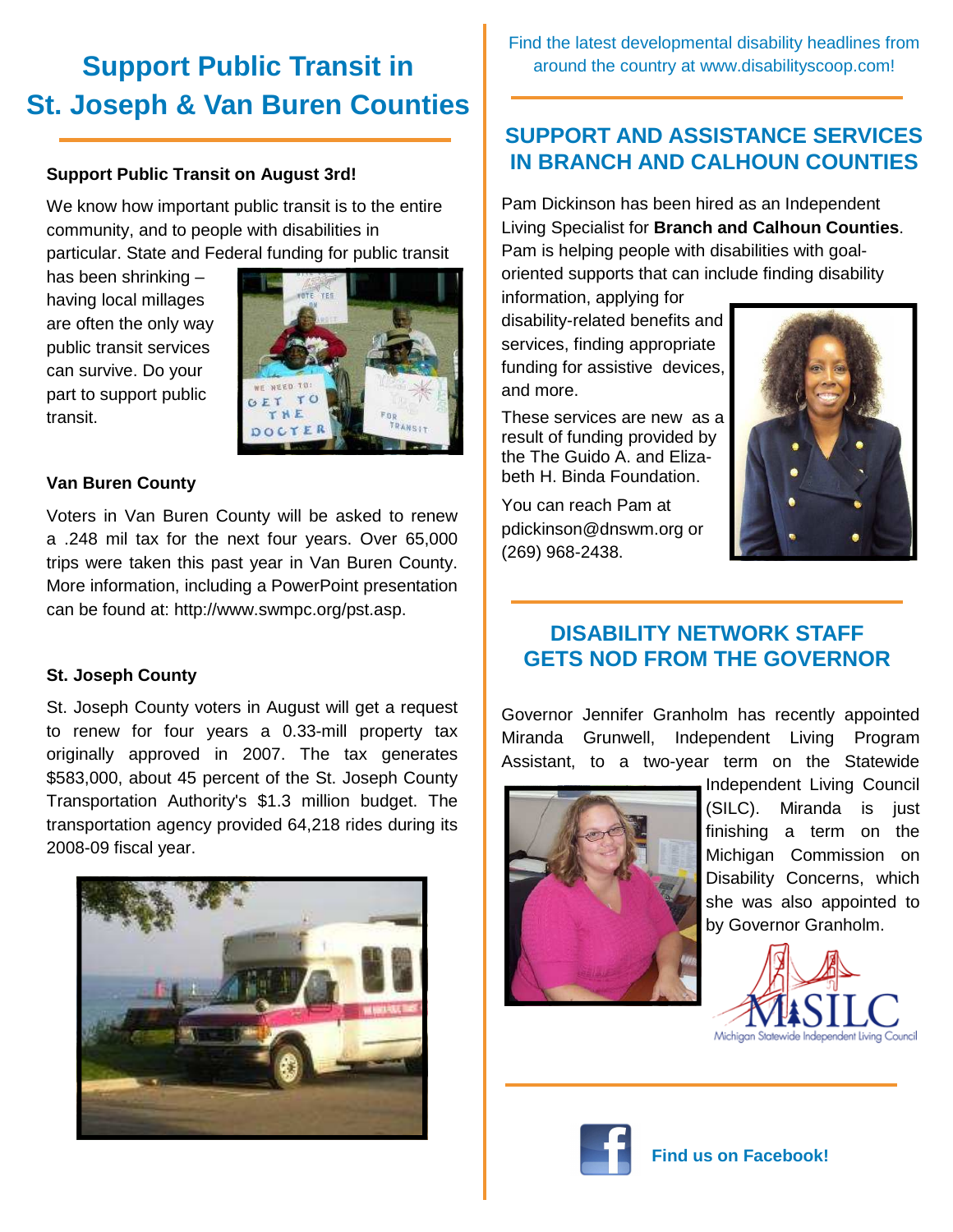## **Advocacy Alert: The Two Year Wait for Medicare Must End!**

#### **Why do SSDI recipients have to wait so long for health insurance from Medicare?**

People with disabilities who qualify for Social Security Disability Insurance (SSDI) also qualify for medical benefits under Medicare. But what people don't know is that after qualifying for SSDI, most individuals have to wait 24 months after their first benefit check before they can receive those Medicare medical benefits.

This often creates medical and financial hardships for individuals and their families. The new Health Care Reform Act does not change this two-year waiting period.



**Take Action**: Tell your legislators that the two year wait for Medicare must end! Ask them to support the bill that would end the two year wait for Medicare coverage. If contacting your senator, refer to S.700: Ending the Medicare Disability Waiting Period Act of 2009. If contacting your representative, refer to H.R. 1708: Ending the Medicare Disability Waiting Period Act of 2009.



To find your legislator's contact information visit: www.senate.michigan.gov (senator) or www.house.mi.gov (representative)

## **KALAMAZOO SUPPORT GROUPS AT DISABILITY NETWORK**

**Blind Starfish**: Meets the 2nd Tuesday of most months at 7:00 PM. Call Ron at 383-1544 for more information.

**Brain Injury Survivors**: Meets every Thursday from 1:30 PM to 3:30 PM

**Women with Disabilities**: Meets every Tuesday from 11:00 AM to 12:30 PM

**Spinal Cord Injury Group**: Meets periodically throughout the year.

Call (269) 345-1516 for more information.



partnering with the Kalamazoo Kings. Buy your ticket for the Thursday, July 29th game from Disability Network and we will receive \$2.50 for each ticket we sell.



**Date: July 29, 2010 Time: 7:05 PM Ticket Cost: \$5** 

Hot dogs, pop, and beer will all be \$1 each!

Contact Kristen Potts at kpotts@dnswm.org or (269) 345-1516 for tickets.